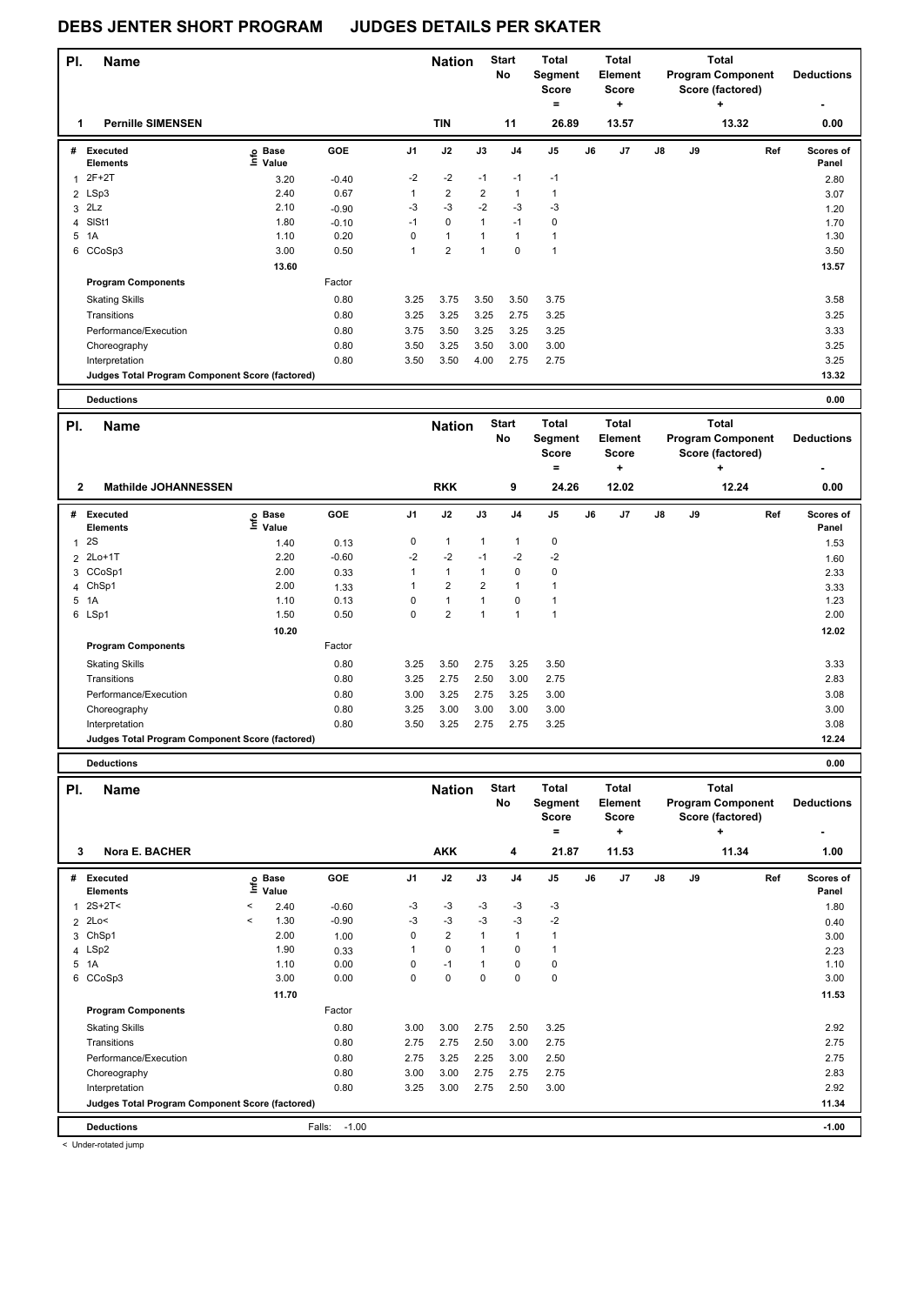| PI.            | <b>Name</b>                                     |         |                                  |         |                | <b>Nation</b>        |              | <b>Start</b><br>No | <b>Total</b><br>Segment<br><b>Score</b> |    | <b>Total</b><br>Element<br><b>Score</b> |               |    | <b>Total</b><br><b>Program Component</b><br>Score (factored) | <b>Deductions</b>  |
|----------------|-------------------------------------------------|---------|----------------------------------|---------|----------------|----------------------|--------------|--------------------|-----------------------------------------|----|-----------------------------------------|---------------|----|--------------------------------------------------------------|--------------------|
| 4              | Cindy XIA                                       |         |                                  |         |                | <b>TT</b>            |              | 14                 | $=$<br>20.78                            |    | ٠<br>9.00                               |               |    | $\ddot{}$<br>11.78                                           | 0.00               |
| #              | Executed<br><b>Elements</b>                     |         | <b>Base</b><br>e Base<br>⊑ Value | GOE     | J <sub>1</sub> | J2                   | J3           | J <sub>4</sub>     | J <sub>5</sub>                          | J6 | J7                                      | $\mathsf{J}8$ | J9 | Ref                                                          | Scores of<br>Panel |
| $\mathbf{1}$   | LSp1                                            |         | 1.50                             | $-0.30$ | 0              | $-1$                 | $-1$         | $-1$               | $-1$                                    |    |                                         |               |    |                                                              | 1.20               |
| 2              | 1F                                              |         | 0.50                             | $-0.30$ | $-3$           | $-3$                 | $-3$         | $-3$               | $-3$                                    |    |                                         |               |    |                                                              | 0.20               |
| 3              | ChSp1                                           |         | 2.00                             | 0.67    | 0              | $\mathbf{1}$         | $\mathbf{1}$ | $\mathbf{1}$       | 0                                       |    |                                         |               |    |                                                              | 2.67               |
| $\overline{4}$ | 1A                                              |         | 1.10                             | 0.20    | 1              | $\blacktriangleleft$ | -1           | -1                 | 1                                       |    |                                         |               |    |                                                              | 1.30               |
| 5              | 2Lo<+1T                                         | $\prec$ | 1.70                             | $-0.40$ | $-2$           | $-1$                 | $-3$         | $-1$               | $-1$                                    |    |                                         |               |    |                                                              | 1.30               |
|                | 6 CCoSp1                                        |         | 2.00                             | 0.33    | 1              | $\overline{2}$       | 1            | $\mathbf 0$        | $\mathbf 0$                             |    |                                         |               |    |                                                              | 2.33               |
|                |                                                 |         | 8.80                             |         |                |                      |              |                    |                                         |    |                                         |               |    |                                                              | 9.00               |
|                | <b>Program Components</b>                       |         |                                  | Factor  |                |                      |              |                    |                                         |    |                                         |               |    |                                                              |                    |
|                | <b>Skating Skills</b>                           |         |                                  | 0.80    | 3.25           | 3.25                 | 2.75         | 3.50               | 3.00                                    |    |                                         |               |    |                                                              | 3.17               |
|                | Transitions                                     |         |                                  | 0.80    | 2.50           | 2.75                 | 2.25         | 3.00               | 2.50                                    |    |                                         |               |    |                                                              | 2.58               |
|                | Performance/Execution                           |         |                                  | 0.80    | 3.25           | 3.25                 | 2.50         | 3.75               | 2.75                                    |    |                                         |               |    |                                                              | 3.08               |
|                | Choreography                                    |         |                                  | 0.80    | 3.00           | 3.00                 | 2.50         | 3.25               | 2.50                                    |    |                                         |               |    |                                                              | 2.83               |
|                | Interpretation                                  |         |                                  | 0.80    | 3.25           | 3.25                 | 2.50         | 3.50               | 2.75                                    |    |                                         |               |    |                                                              | 3.08               |
|                | Judges Total Program Component Score (factored) |         |                                  |         |                |                      |              |                    |                                         |    |                                         |               |    |                                                              | 11.78              |
|                | <b>Deductions</b>                               |         |                                  |         |                |                      |              |                    |                                         |    |                                         |               |    |                                                              | 0.00               |

< Under-rotated jump

| PI. | Name                                            |    |                            |                   |                | <b>Nation</b> |                | <b>Start</b><br>No | <b>Total</b><br>Segment<br><b>Score</b><br>$=$ |    | Total<br><b>Element</b><br><b>Score</b><br>٠ |               |    | <b>Total</b><br><b>Program Component</b><br>Score (factored)<br>÷ | <b>Deductions</b><br>۰ |
|-----|-------------------------------------------------|----|----------------------------|-------------------|----------------|---------------|----------------|--------------------|------------------------------------------------|----|----------------------------------------------|---------------|----|-------------------------------------------------------------------|------------------------|
| 5   | <b>Sunniva HANSEN</b>                           |    |                            |                   |                | <b>OSK</b>    |                | 1                  | 19.93                                          |    | 10.13                                        |               |    | 10.80                                                             | 1.00                   |
| #   | <b>Executed</b><br><b>Elements</b>              |    | e Base<br>E Value<br>Value | GOE               | J <sub>1</sub> | J2            | J3             | J <sub>4</sub>     | J5                                             | J6 | J7                                           | $\mathsf{J}8$ | J9 | Ref                                                               | Scores of<br>Panel     |
| 1   | $2S+2T<<$                                       | << | 1.80                       | $-0.60$           | $-3$           | $-3$          | $-3$           | $-3$               | $-3$                                           |    |                                              |               |    |                                                                   | 1.20                   |
|     | 2 ChSp1                                         |    | 2.00                       | 1.00              |                | $\mathbf{1}$  | $\overline{2}$ | $\mathbf{1}$       | 1                                              |    |                                              |               |    |                                                                   | 3.00                   |
|     | 3 CCoSp3                                        |    | 3.00                       | 0.00              | 0              | 0             | $\mathbf{1}$   | 0                  | $\mathbf 0$                                    |    |                                              |               |    |                                                                   | 3.00                   |
| 4   | 2Lo<<                                           | << | 0.50                       | $-0.30$           | -3             | $-3$          | $-3$           | $-3$               | $-3$                                           |    |                                              |               |    |                                                                   | 0.20                   |
| 5   | 1A                                              |    | 1.10                       | 0.13              | 0              | $\mathbf{1}$  | $\Omega$       | $\mathbf{1}$       | $\mathbf{1}$                                   |    |                                              |               |    |                                                                   | 1.23                   |
|     | 6 LSp1                                          |    | 1.50                       | 0.00              | 0              | 1             | $\mathbf 0$    | $\mathbf 0$        | 0                                              |    |                                              |               |    |                                                                   | 1.50                   |
|     |                                                 |    | 9.90                       |                   |                |               |                |                    |                                                |    |                                              |               |    |                                                                   | 10.13                  |
|     | <b>Program Components</b>                       |    |                            | Factor            |                |               |                |                    |                                                |    |                                              |               |    |                                                                   |                        |
|     | <b>Skating Skills</b>                           |    |                            | 0.80              | 2.25           | 2.25          | 2.50           | 2.50               | 2.50                                           |    |                                              |               |    |                                                                   | 2.42                   |
|     | Transitions                                     |    |                            | 0.80              | 2.75           | 2.75          | 2.50           | 3.25               | 3.25                                           |    |                                              |               |    |                                                                   | 2.92                   |
|     | Performance/Execution                           |    |                            | 0.80              | 2.50           | 2.75          | 2.75           | 3.00               | 3.00                                           |    |                                              |               |    |                                                                   | 2.83                   |
|     | Choreography                                    |    |                            | 0.80              | 2.50           | 2.75          | 2.75           | 2.75               | 2.75                                           |    |                                              |               |    |                                                                   | 2.75                   |
|     | Interpretation                                  |    |                            | 0.80              | 2.25           | 2.50          | 2.50           | 2.75               | 2.75                                           |    |                                              |               |    |                                                                   | 2.58                   |
|     | Judges Total Program Component Score (factored) |    |                            |                   |                |               |                |                    |                                                |    |                                              |               |    |                                                                   | 10.80                  |
|     | <b>Deductions</b>                               |    |                            | Falls:<br>$-1.00$ |                |               |                |                    |                                                |    |                                              |               |    |                                                                   | $-1.00$                |

<< Downgraded jump

| PI.          | <b>Name</b>                                     |                            |         |      | <b>Nation</b>  |             | <b>Start</b><br>No | <b>Total</b><br>Segment<br><b>Score</b><br>$=$ |    | <b>Total</b><br>Element<br><b>Score</b><br>٠ |    |    | <b>Total</b><br><b>Program Component</b><br>Score (factored)<br>٠ | <b>Deductions</b>         |
|--------------|-------------------------------------------------|----------------------------|---------|------|----------------|-------------|--------------------|------------------------------------------------|----|----------------------------------------------|----|----|-------------------------------------------------------------------|---------------------------|
| 6            | <b>Silje THRONÆS</b>                            |                            |         |      | <b>TSK</b>     |             | $\overline{7}$     | 19.79                                          |    | 11.13                                        |    |    | 8.66                                                              | 0.00                      |
| #            | Executed<br><b>Elements</b>                     | e Base<br>E Value<br>Value | GOE     | J1   | J2             | J3          | J <sub>4</sub>     | J <sub>5</sub>                                 | J6 | J <sub>7</sub>                               | J8 | J9 | Ref                                                               | <b>Scores of</b><br>Panel |
| $\mathbf{1}$ | 1A                                              | 1.10                       | 0.00    | 0    | $\mathbf 0$    | $\mathbf 0$ | 0                  | 1                                              |    |                                              |    |    |                                                                   | 1.10                      |
| 2            | 2Lo                                             | 1.80                       | $-0.30$ | $-1$ | $-1$           | $-2$        | $-1$               | $-1$                                           |    |                                              |    |    |                                                                   | 1.50                      |
|              | 3 LSp1                                          | 1.50                       | $-0.50$ | 0    | $-2$           | $-2$        | $-2$               | $-1$                                           |    |                                              |    |    |                                                                   | 1.00                      |
| 4            | ChSp1                                           | 2.00                       | 1.00    |      | $\overline{2}$ | 1           | $\mathbf{1}$       | 1                                              |    |                                              |    |    |                                                                   | 3.00                      |
|              | 5 2S+1Lo                                        | 1.90                       | $-0.20$ | $-1$ | $\mathbf 0$    | $-1$        | $-1$               | $-1$                                           |    |                                              |    |    |                                                                   | 1.70                      |
| 6            | CCoSp2                                          | 2.50                       | 0.33    | 1    | 1              | 1           | 0                  | 0                                              |    |                                              |    |    |                                                                   | 2.83                      |
|              |                                                 | 10.80                      |         |      |                |             |                    |                                                |    |                                              |    |    |                                                                   | 11.13                     |
|              | <b>Program Components</b>                       |                            | Factor  |      |                |             |                    |                                                |    |                                              |    |    |                                                                   |                           |
|              | <b>Skating Skills</b>                           |                            | 0.80    | 1.75 | 2.75           | 2.25        | 3.25               | 2.25                                           |    |                                              |    |    |                                                                   | 2.42                      |
|              | Transitions                                     |                            | 0.80    | 2.00 | 2.00           | 2.00        | 2.25               | 2.25                                           |    |                                              |    |    |                                                                   | 2.08                      |
|              | Performance/Execution                           |                            | 0.80    | 2.00 | 2.50           | 1.75        | 2.75               | 1.75                                           |    |                                              |    |    |                                                                   | 2.08                      |
|              | Choreography                                    |                            | 0.80    | 1.75 | 2.25           | 2.00        | 2.75               | 2.25                                           |    |                                              |    |    |                                                                   | 2.17                      |
|              | Interpretation                                  |                            | 0.80    | 1.75 | 2.25           | 2.00        | 2.50               | 2.00                                           |    |                                              |    |    |                                                                   | 2.08                      |
|              | Judges Total Program Component Score (factored) |                            |         |      |                |             |                    |                                                |    |                                              |    |    |                                                                   | 8.66                      |
|              | <b>Deductions</b>                               |                            |         |      |                |             |                    |                                                |    |                                              |    |    |                                                                   | 0.00                      |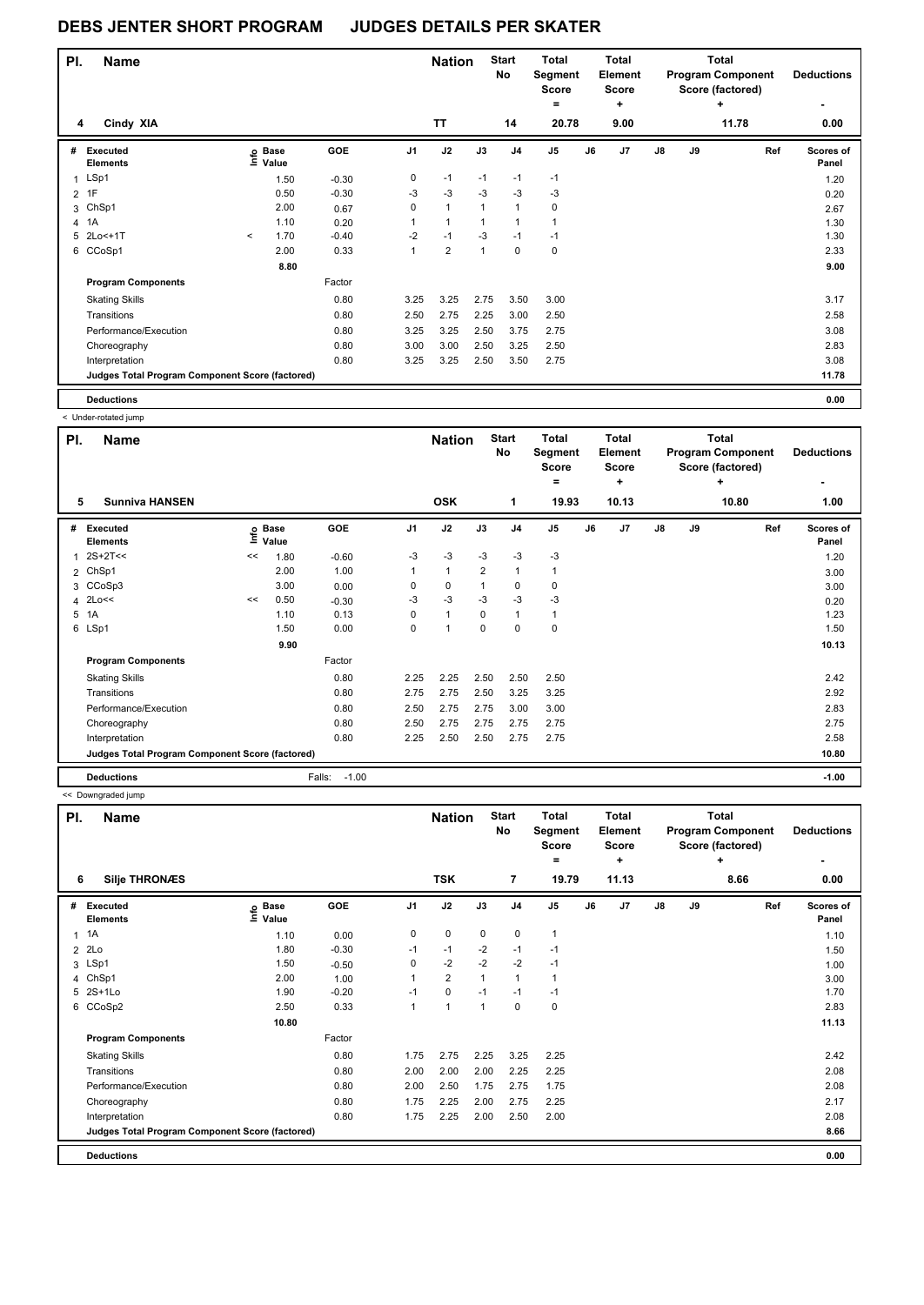| PI. | <b>Name</b>                                     |         |                                  |                   |                | <b>Nation</b> |              | <b>Start</b><br>No | <b>Total</b><br>Segment<br><b>Score</b> |    | Total<br>Element<br><b>Score</b> |               |    | <b>Total</b><br><b>Program Component</b><br>Score (factored) | <b>Deductions</b>  |
|-----|-------------------------------------------------|---------|----------------------------------|-------------------|----------------|---------------|--------------|--------------------|-----------------------------------------|----|----------------------------------|---------------|----|--------------------------------------------------------------|--------------------|
| 7   | Thea KARLSTAD                                   |         |                                  |                   |                | <b>BKK</b>    |              | 15                 | $=$<br>19.74                            |    | ÷<br>10.20                       |               |    | ٠<br>10.54                                                   | ٠<br>1.00          |
| #   | Executed<br><b>Elements</b>                     |         | <b>Base</b><br>e Base<br>⊑ Value | GOE               | J <sub>1</sub> | J2            | J3           | J <sub>4</sub>     | J <sub>5</sub>                          | J6 | J7                               | $\mathsf{J}8$ | J9 | Ref                                                          | Scores of<br>Panel |
| 1   | 1A                                              |         | 1.10                             | 0.13              | 0              | $\mathbf{1}$  | $\mathbf{1}$ | 0                  | $\mathbf{1}$                            |    |                                  |               |    |                                                              | 1.23               |
|     | 2 LSp2                                          |         | 1.90                             | 0.00              | 0              | 0             | 1            | 0                  | $-1$                                    |    |                                  |               |    |                                                              | 1.90               |
| 3   | 2F                                              |         | 1.80                             | $-0.90$           | $-3$           | $-3$          | $-3$         | $-3$               | $-3$                                    |    |                                  |               |    |                                                              | 0.90               |
| 4   | ChSp1                                           |         | 2.00                             | 0.00              | 0              | $\mathbf{1}$  | $\mathbf 0$  | 0                  | 0                                       |    |                                  |               |    |                                                              | 2.00               |
|     | $5$ 2S+2T<                                      | $\prec$ | 2.40                             | $-0.40$           | $-2$           | $-1$          | $-3$         | $-2$               | $-2$                                    |    |                                  |               |    |                                                              | 2.00               |
|     | 6 CCoSp1                                        |         | 2.00                             | 0.17              | 0              | $\mathbf{1}$  | $\mathbf{1}$ | $\Omega$           | $\mathbf 0$                             |    |                                  |               |    |                                                              | 2.17               |
|     |                                                 |         | 11.20                            |                   |                |               |              |                    |                                         |    |                                  |               |    |                                                              | 10.20              |
|     | <b>Program Components</b>                       |         |                                  | Factor            |                |               |              |                    |                                         |    |                                  |               |    |                                                              |                    |
|     | <b>Skating Skills</b>                           |         |                                  | 0.80              | 2.75           | 3.00          | 3.00         | 2.25               | 2.50                                    |    |                                  |               |    |                                                              | 2.75               |
|     | Transitions                                     |         |                                  | 0.80              | 2.50           | 2.50          | 3.00         | 1.75               | 2.25                                    |    |                                  |               |    |                                                              | 2.42               |
|     | Performance/Execution                           |         |                                  | 0.80              | 2.75           | 3.00          | 2.75         | 2.25               | 2.75                                    |    |                                  |               |    |                                                              | 2.75               |
|     | Choreography                                    |         |                                  | 0.80              | 2.50           | 2.75          | 3.00         | 2.00               | 2.25                                    |    |                                  |               |    |                                                              | 2.50               |
|     | Interpretation                                  |         |                                  | 0.80              | 2.75           | 3.00          | 3.25         | 2.00               | 2.50                                    |    |                                  |               |    |                                                              | 2.75               |
|     | Judges Total Program Component Score (factored) |         |                                  |                   |                |               |              |                    |                                         |    |                                  |               |    |                                                              | 10.54              |
|     | <b>Deductions</b>                               |         |                                  | $-1.00$<br>Falls: |                |               |              |                    |                                         |    |                                  |               |    |                                                              | $-1.00$            |

< Under-rotated jump

| PI. | <b>Name</b>                                     |                   |            |                | <b>Nation</b> |      | <b>Start</b><br><b>No</b> | <b>Total</b><br>Segment<br><b>Score</b><br>$\equiv$ |    | <b>Total</b><br><b>Element</b><br><b>Score</b><br>٠ |               |    | <b>Total</b><br><b>Program Component</b><br>Score (factored)<br>٠ | <b>Deductions</b>  |
|-----|-------------------------------------------------|-------------------|------------|----------------|---------------|------|---------------------------|-----------------------------------------------------|----|-----------------------------------------------------|---------------|----|-------------------------------------------------------------------|--------------------|
| 8   | <b>Ragnhild EGGAN</b>                           |                   |            |                | <b>TSK</b>    |      | 18                        | 18.25                                               |    | 8.47                                                |               |    | 9.78                                                              | 0.00               |
| #   | Executed<br><b>Elements</b>                     | e Base<br>E Value | <b>GOE</b> | J <sub>1</sub> | J2            | J3   | J <sub>4</sub>            | J <sub>5</sub>                                      | J6 | J7                                                  | $\mathsf{J}8$ | J9 | Ref                                                               | Scores of<br>Panel |
| 1   | 2S+COMBO                                        | 1.40              | $-0.60$    | $-3$           | $-3$          | $-3$ | $-3$                      | $-3$                                                |    |                                                     |               |    |                                                                   | 0.80               |
|     | 2 LSp1                                          | 1.50              | 0.00       | $\mathbf 0$    | $\mathbf 0$   | 0    | 0                         | 1                                                   |    |                                                     |               |    |                                                                   | 1.50               |
| 3   | ChSp1                                           | 2.00              | 0.00       | 1              | 0             | 0    | 0                         | 0                                                   |    |                                                     |               |    |                                                                   | 2.00               |
|     | 4 2Lo                                           | 1.80              | $-0.40$    | $-2$           | $-1$          | $-2$ | $-1$                      | $-1$                                                |    |                                                     |               |    |                                                                   | 1.40               |
| 5   | 1A                                              | 1.10              | 0.07       | 0              | $\mathbf{1}$  | 0    | $\mathbf 0$               | 1                                                   |    |                                                     |               |    |                                                                   | 1.17               |
| 6   | CCoSp1                                          | 2.00              | $-0.40$    | $-1$           | $-1$          | $-1$ | $-2$                      | $-2$                                                |    |                                                     |               |    |                                                                   | 1.60               |
|     |                                                 | 9.80              |            |                |               |      |                           |                                                     |    |                                                     |               |    |                                                                   | 8.47               |
|     | <b>Program Components</b>                       |                   | Factor     |                |               |      |                           |                                                     |    |                                                     |               |    |                                                                   |                    |
|     | <b>Skating Skills</b>                           |                   | 0.80       | 2.50           | 2.50          | 2.50 | 2.75                      | 2.75                                                |    |                                                     |               |    |                                                                   | 2.58               |
|     | Transitions                                     |                   | 0.80       | 2.50           | 2.75          | 3.00 | 2.25                      | 2.75                                                |    |                                                     |               |    |                                                                   | 2.67               |
|     | Performance/Execution                           |                   | 0.80       | 2.50           | 2.25          | 2.25 | 2.75                      | 2.25                                                |    |                                                     |               |    |                                                                   | 2.33               |
|     | Choreography                                    |                   | 0.80       | 2.25           | 2.25          | 2.75 | 2.25                      | 2.50                                                |    |                                                     |               |    |                                                                   | 2.33               |
|     | Interpretation                                  |                   | 0.80       | 2.50           | 2.00          | 2.50 | 2.00                      | 2.50                                                |    |                                                     |               |    |                                                                   | 2.33               |
|     | Judges Total Program Component Score (factored) |                   |            |                |               |      |                           |                                                     |    |                                                     |               |    |                                                                   | 9.78               |
|     | <b>Deductions</b>                               |                   |            |                |               |      |                           |                                                     |    |                                                     |               |    |                                                                   | 0.00               |

| PI.            | <b>Name</b>                                     |                                  |                   |                | <b>Nation</b>  |             | <b>Start</b><br><b>No</b> | <b>Total</b><br>Segment<br><b>Score</b><br>$=$ |    | <b>Total</b><br>Element<br><b>Score</b><br>٠ |    |    | <b>Total</b><br><b>Program Component</b><br>Score (factored)<br>÷ | <b>Deductions</b>  |
|----------------|-------------------------------------------------|----------------------------------|-------------------|----------------|----------------|-------------|---------------------------|------------------------------------------------|----|----------------------------------------------|----|----|-------------------------------------------------------------------|--------------------|
| 9              | Oda Blø BRUNE                                   |                                  |                   |                | <b>BKK</b>     |             | 17                        | 18.07                                          |    | 10.93                                        |    |    | 8.14                                                              | 1.00               |
| #              | <b>Executed</b><br><b>Elements</b>              | <b>Base</b><br>e Base<br>⊑ Value | GOE               | J <sub>1</sub> | J2             | J3          | J <sub>4</sub>            | J <sub>5</sub>                                 | J6 | J7                                           | J8 | J9 | Ref                                                               | Scores of<br>Panel |
| 1              | ChSp1                                           | 2.00                             | 0.33              | 0              | $\mathbf{1}$   | $\mathbf 0$ | $\pmb{0}$                 | $\mathbf{1}$                                   |    |                                              |    |    |                                                                   | 2.33               |
|                | 2 LSp1                                          | 1.50                             | 0.00              | 0              | 0              | 0           | $-1$                      | 1                                              |    |                                              |    |    |                                                                   | 1.50               |
| 3              | <b>2S</b>                                       | 1.40                             | $-0.60$           | -3             | $-3$           | $-3$        | $-3$                      | $-3$                                           |    |                                              |    |    |                                                                   | 0.80               |
|                | 4 2T+1Lo                                        | 1.90                             | $-0.20$           | $-2$           | $-1$           | $-1$        | $-1$                      | $-1$                                           |    |                                              |    |    |                                                                   | 1.70               |
| 5 <sup>5</sup> | 1A                                              | 1.10                             | 0.00              | 0              | $\overline{1}$ | 0           | $\mathbf 0$               | 0                                              |    |                                              |    |    |                                                                   | 1.10               |
| 6              | CCoSp4                                          | 3.50                             | 0.00              | 0              | $\overline{1}$ | 0           | $-1$                      | 0                                              |    |                                              |    |    |                                                                   | 3.50               |
|                |                                                 | 11.40                            |                   |                |                |             |                           |                                                |    |                                              |    |    |                                                                   | 10.93              |
|                | <b>Program Components</b>                       |                                  | Factor            |                |                |             |                           |                                                |    |                                              |    |    |                                                                   |                    |
|                | <b>Skating Skills</b>                           |                                  | 0.80              | 1.75           | 2.25           | 2.25        | 2.00                      | 2.75                                           |    |                                              |    |    |                                                                   | 2.17               |
|                | Transitions                                     |                                  | 0.80              | 2.00           | 2.50           | 2.00        | 2.50                      | 2.50                                           |    |                                              |    |    |                                                                   | 2.33               |
|                | Performance/Execution                           |                                  | 0.80              | 2.00           | 2.00           | 1.75        | 1.50                      | 2.00                                           |    |                                              |    |    |                                                                   | 1.92               |
|                | Choreography                                    |                                  | 0.80              | 2.00           | 2.00           | 2.00        | 2.00                      | 2.25                                           |    |                                              |    |    |                                                                   | 2.00               |
|                | Interpretation                                  |                                  | 0.80              | 1.75           | 1.75           | 1.50        | 1.75                      | 2.25                                           |    |                                              |    |    |                                                                   | 1.75               |
|                | Judges Total Program Component Score (factored) |                                  |                   |                |                |             |                           |                                                |    |                                              |    |    |                                                                   | 8.14               |
|                | <b>Deductions</b>                               |                                  | $-1.00$<br>Falls: |                |                |             |                           |                                                |    |                                              |    |    |                                                                   | $-1.00$            |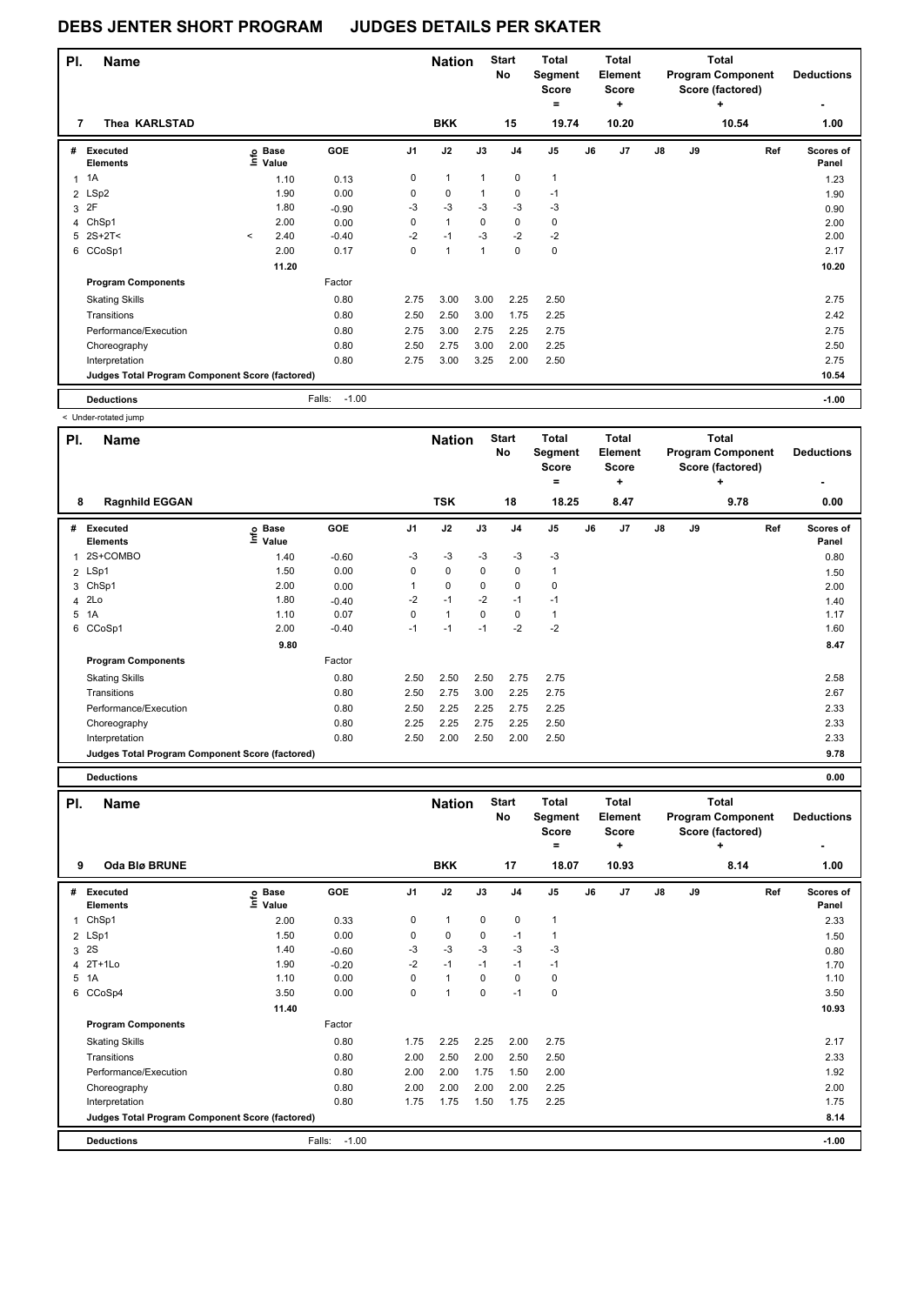| PI. | <b>Name</b>                                     |    |                            |         |                | <b>Nation</b> |      | <b>Start</b><br>No | Total<br>Segment<br><b>Score</b><br>$=$ |    | <b>Total</b><br>Element<br><b>Score</b><br>÷ |    |    | Total<br><b>Program Component</b><br>Score (factored)<br>٠ | <b>Deductions</b>  |
|-----|-------------------------------------------------|----|----------------------------|---------|----------------|---------------|------|--------------------|-----------------------------------------|----|----------------------------------------------|----|----|------------------------------------------------------------|--------------------|
| 10  | Fredrikke Sogn HOLLÆNDER                        |    |                            |         |                | <b>OSK</b>    |      | 6                  | 18.04                                   |    | 8.10                                         |    |    | 9.94                                                       | 0.00               |
| #   | Executed<br><b>Elements</b>                     |    | e Base<br>≡ Value<br>Value | GOE     | J <sub>1</sub> | J2            | J3   | J <sub>4</sub>     | J <sub>5</sub>                          | J6 | J <sub>7</sub>                               | J8 | J9 | Ref                                                        | Scores of<br>Panel |
| 1   | 2Lo<<                                           | << | 0.50                       | $-0.30$ | $-3$           | $-3$          | $-3$ | $-3$               | $-3$                                    |    |                                              |    |    |                                                            | 0.20               |
|     | 2 2S+1T                                         |    | 1.80                       | 0.00    | $-1$           | 0             | 0    | 0                  | 0                                       |    |                                              |    |    |                                                            | 1.80               |
|     | 3 LSp1                                          |    | 1.50                       | $-0.20$ |                | $-1$          | $-1$ | $-1$               | 0                                       |    |                                              |    |    |                                                            | 1.30               |
|     | 4 ChSp1                                         |    | 2.00                       | 0.00    | $\Omega$       | 0             | 0    | 0                  | 1                                       |    |                                              |    |    |                                                            | 2.00               |
| 5   | 1A                                              |    | 1.10                       | 0.00    | 0              | 0             | 0    | 0                  | 0                                       |    |                                              |    |    |                                                            | 1.10               |
|     | 6 CCoSp1                                        |    | 2.00                       | $-0.30$ | $-1$           | $-1$          | $-1$ | $-1$               | $-1$                                    |    |                                              |    |    |                                                            | 1.70               |
|     |                                                 |    | 8.90                       |         |                |               |      |                    |                                         |    |                                              |    |    |                                                            | 8.10               |
|     | <b>Program Components</b>                       |    |                            | Factor  |                |               |      |                    |                                         |    |                                              |    |    |                                                            |                    |
|     | <b>Skating Skills</b>                           |    |                            | 0.80    | 2.25           | 2.25          | 2.00 | 2.50               | 2.50                                    |    |                                              |    |    |                                                            | 2.33               |
|     | Transitions                                     |    |                            | 0.80    | 2.50           | 1.75          | 2.25 | 2.00               | 2.25                                    |    |                                              |    |    |                                                            | 2.17               |
|     | Performance/Execution                           |    |                            | 0.80    | 2.75           | 2.50          | 3.00 | 2.50               | 2.75                                    |    |                                              |    |    |                                                            | 2.67               |
|     | Choreography                                    |    |                            | 0.80    | 3.00           | 2.25          | 3.00 | 2.25               | 2.75                                    |    |                                              |    |    |                                                            | 2.67               |
|     | Interpretation                                  |    |                            | 0.80    | 2.75           | 2.50          | 3.25 | 2.25               | 2.50                                    |    |                                              |    |    |                                                            | 2.58               |
|     | Judges Total Program Component Score (factored) |    |                            |         |                |               |      |                    |                                         |    |                                              |    |    |                                                            | 9.94               |
|     | <b>Deductions</b>                               |    |                            |         |                |               |      |                    |                                         |    |                                              |    |    |                                                            | 0.00               |

<< Downgraded jump

| PI.            | <b>Name</b>                                     |   |                            |         |                | <b>Nation</b> |          | <b>Start</b><br>No | <b>Total</b><br>Segment<br><b>Score</b><br>$=$ |    | Total<br>Element<br><b>Score</b><br>٠ |               |    | Total<br><b>Program Component</b><br>Score (factored)<br>٠ | <b>Deductions</b>  |
|----------------|-------------------------------------------------|---|----------------------------|---------|----------------|---------------|----------|--------------------|------------------------------------------------|----|---------------------------------------|---------------|----|------------------------------------------------------------|--------------------|
| 11             | <b>Thea HOLMSEN</b>                             |   |                            |         |                | <b>TT</b>     |          | 13                 | 17.95                                          |    | 8.43                                  |               |    | 9.52                                                       | 0.00               |
| #              | Executed<br><b>Elements</b>                     |   | e Base<br>E Value<br>Value | GOE     | J <sub>1</sub> | J2            | J3       | J <sub>4</sub>     | J <sub>5</sub>                                 | J6 | J7                                    | $\mathsf{J}8$ | J9 | Ref                                                        | Scores of<br>Panel |
| 1              | 2Lz                                             | e | 2.10                       | $-0.80$ | $-2$           | $-3$          | -3       | $-1$               | $-3$                                           |    |                                       |               |    |                                                            | 1.30               |
|                | 2 2F+1Lo                                        |   | 2.30                       | $-0.10$ | $-1$           | $\mathbf 0$   | 0        | $-1$               | 0                                              |    |                                       |               |    |                                                            | 2.20               |
|                | 3 LSp1                                          |   | 1.50                       | 0.33    | 0              | $\mathbf{1}$  | 1        | 0                  | 1                                              |    |                                       |               |    |                                                            | 1.83               |
| $\overline{4}$ | 1A                                              |   | 1.10                       | 0.00    | 0              | $\mathbf 0$   | $\Omega$ | 0                  | 0                                              |    |                                       |               |    |                                                            | 1.10               |
|                | 5 CCoSp2                                        |   | 2.50                       | $-0.50$ | $-2$           | $-1$          | 0        | $-2$               | $-2$                                           |    |                                       |               |    |                                                            | 2.00               |
| 6              | ChSp                                            |   | 0.00                       | 0.00    |                |               |          |                    |                                                |    |                                       |               |    |                                                            | 0.00               |
|                |                                                 |   | 9.50                       |         |                |               |          |                    |                                                |    |                                       |               |    |                                                            | 8.43               |
|                | <b>Program Components</b>                       |   |                            | Factor  |                |               |          |                    |                                                |    |                                       |               |    |                                                            |                    |
|                | <b>Skating Skills</b>                           |   |                            | 0.80    | 2.25           | 2.75          | 2.50     | 2.25               | 2.75                                           |    |                                       |               |    |                                                            | 2.50               |
|                | Transitions                                     |   |                            | 0.80    | 2.25           | 2.75          | 2.50     | 1.50               | 2.25                                           |    |                                       |               |    |                                                            | 2.33               |
|                | Performance/Execution                           |   |                            | 0.80    | 2.50           | 2.75          | 2.50     | 2.50               | 2.25                                           |    |                                       |               |    |                                                            | 2.50               |
|                | Choreography                                    |   |                            | 0.80    | 2.50           | 3.00          | 2.50     | 2.00               | 2.50                                           |    |                                       |               |    |                                                            | 2.50               |
|                | Interpretation                                  |   |                            | 0.80    | 2.25           | 2.50          | 2.00     | 1.50               | 2.00                                           |    |                                       |               |    |                                                            | 2.08               |
|                | Judges Total Program Component Score (factored) |   |                            |         |                |               |          |                    |                                                |    |                                       |               |    |                                                            | 9.52               |
|                | <b>Deductions</b>                               |   |                            |         |                |               |          |                    |                                                |    |                                       |               |    |                                                            | 0.00               |

e Jump take off with wrong edge

| PI. | <b>Name</b>                                     |                            |                   |                | <b>Nation</b> |      | <b>Start</b><br>No | Total<br>Segment<br><b>Score</b><br>۰ |    | Total<br>Element<br><b>Score</b><br>÷ |    |    | Total<br><b>Program Component</b><br>Score (factored)<br>٠ | <b>Deductions</b>  |
|-----|-------------------------------------------------|----------------------------|-------------------|----------------|---------------|------|--------------------|---------------------------------------|----|---------------------------------------|----|----|------------------------------------------------------------|--------------------|
| 12  | Tonje Omli MOE                                  |                            |                   |                | <b>BSK</b>    |      | $\overline{2}$     | 17.09                                 |    | 9.87                                  |    |    | 8.22                                                       | 1.00               |
| #   | <b>Executed</b><br><b>Elements</b>              | e Base<br>E Value<br>Value | GOE               | J <sub>1</sub> | J2            | J3   | J <sub>4</sub>     | J5                                    | J6 | J7                                    | J8 | J9 | Ref                                                        | Scores of<br>Panel |
| 1   | $2Lz+1Lo$                                       | 2.60                       | $-0.30$           | $-2$           | $-1$          | 0    | $-1$               | $-1$                                  |    |                                       |    |    |                                                            | 2.30               |
|     | 2 1A                                            | 1.10                       | $-0.60$           | $-3$           | $-3$          | $-3$ | $-3$               | $-3$                                  |    |                                       |    |    |                                                            | 0.50               |
|     | 3 ChSp1                                         | 2.00                       | $-0.33$           | $-1$           | $-1$          | 1    | $-1$               | 0                                     |    |                                       |    |    |                                                            | 1.67               |
|     | 4 LSp1                                          | 1.50                       | $-0.30$           | $-1$           | $-1$          | 0    | $-1$               | $-1$                                  |    |                                       |    |    |                                                            | 1.20               |
|     | 5 2F                                            | 1.80                       | $-0.10$           | $-1$           | 0             | 1    | $-1$               | 0                                     |    |                                       |    |    |                                                            | 1.70               |
|     | 6 CCoSp2                                        | 2.50                       | 0.00              | 0              | 0             | 0    | $-1$               | 0                                     |    |                                       |    |    |                                                            | 2.50               |
|     |                                                 | 11.50                      |                   |                |               |      |                    |                                       |    |                                       |    |    |                                                            | 9.87               |
|     | <b>Program Components</b>                       |                            | Factor            |                |               |      |                    |                                       |    |                                       |    |    |                                                            |                    |
|     | <b>Skating Skills</b>                           |                            | 0.80              | 2.50           | 2.75          | 2.00 | 2.25               | 2.00                                  |    |                                       |    |    |                                                            | 2.25               |
|     | Transitions                                     |                            | 0.80              | 2.25           | 2.25          | 1.75 | 1.50               | 1.75                                  |    |                                       |    |    |                                                            | 1.92               |
|     | Performance/Execution                           |                            | 0.80              | 2.25           | 2.00          | 1.75 | 1.75               | 2.00                                  |    |                                       |    |    |                                                            | 1.92               |
|     | Choreography                                    |                            | 0.80              | 2.25           | 2.25          | 2.25 | 2.00               | 1.75                                  |    |                                       |    |    |                                                            | 2.17               |
|     | Interpretation                                  |                            | 0.80              | 2.00           | 2.00          | 2.00 | 1.75               | 2.00                                  |    |                                       |    |    |                                                            | 2.00               |
|     | Judges Total Program Component Score (factored) |                            |                   |                |               |      |                    |                                       |    |                                       |    |    |                                                            | 8.22               |
|     | <b>Deductions</b>                               |                            | Falls:<br>$-1.00$ |                |               |      |                    |                                       |    |                                       |    |    |                                                            | $-1.00$            |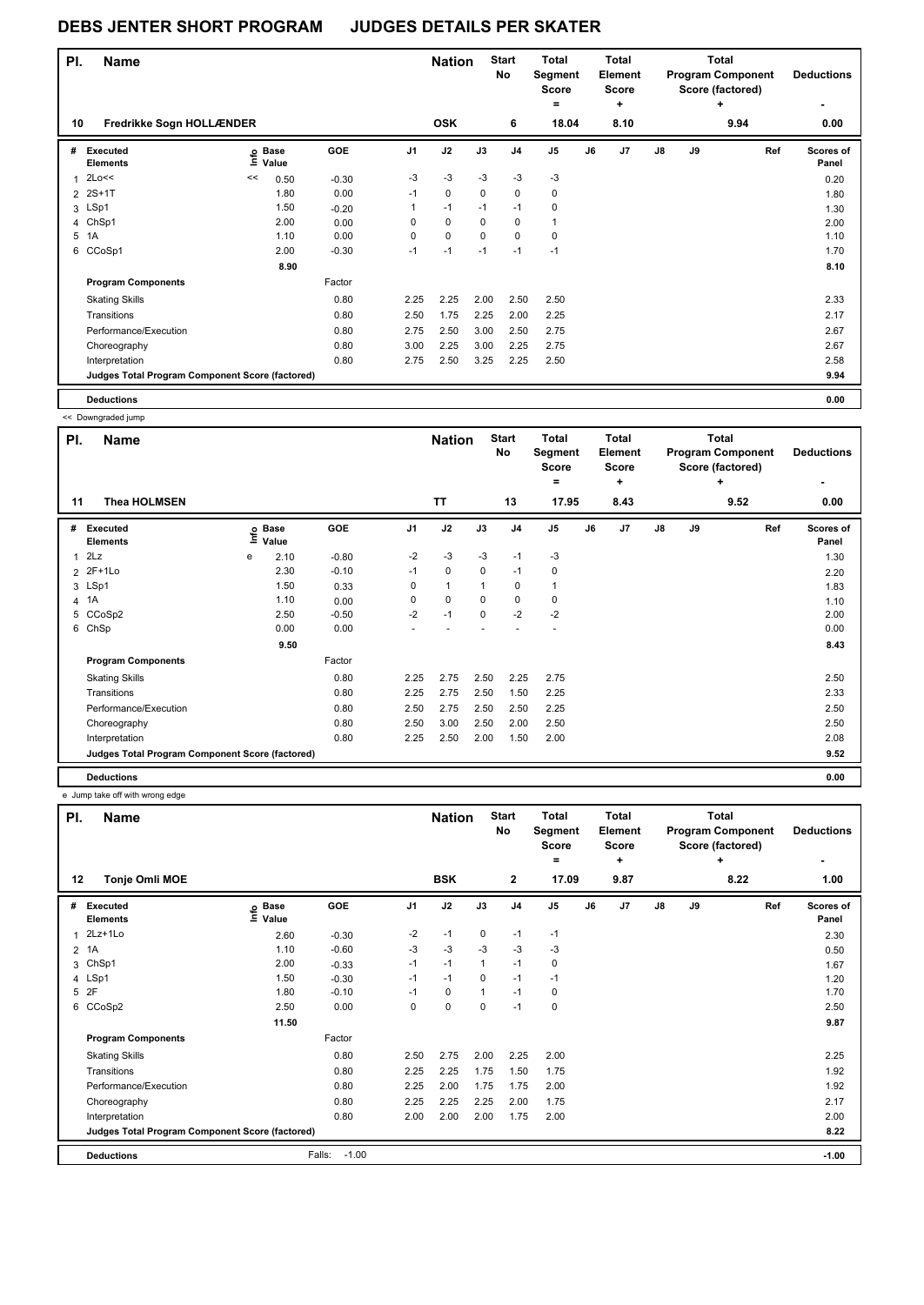| PI.          | <b>Name</b>                                     |         |                                  |         |                | <b>Nation</b>  |             | <b>Start</b><br>No | Total<br>Segment<br><b>Score</b><br>$=$ |    | <b>Total</b><br>Element<br><b>Score</b><br>÷ |               |    | Total<br><b>Program Component</b><br>Score (factored)<br>÷ | <b>Deductions</b>  |
|--------------|-------------------------------------------------|---------|----------------------------------|---------|----------------|----------------|-------------|--------------------|-----------------------------------------|----|----------------------------------------------|---------------|----|------------------------------------------------------------|--------------------|
| 13           | Josefine JØRNSEN                                |         |                                  |         |                | <b>AKK</b>     |             | 16                 | 16.86                                   |    | 8.66                                         |               |    | 8.20                                                       | 0.00               |
| #            | Executed<br><b>Elements</b>                     |         | <b>Base</b><br>e Base<br>⊑ Value | GOE     | J <sub>1</sub> | J2             | J3          | J <sub>4</sub>     | J <sub>5</sub>                          | J6 | J7                                           | $\mathsf{J}8$ | J9 | Ref                                                        | Scores of<br>Panel |
| $\mathbf{1}$ | 1A                                              |         | 1.10                             | 0.00    | 0              | $\mathbf 0$    | $\mathbf 0$ | $-1$               | 0                                       |    |                                              |               |    |                                                            | 1.10               |
|              | 2 LSp1                                          |         | 1.50                             | $-0.20$ | 0              | $\mathbf 0$    | $-1$        | $-1$               | $-2$                                    |    |                                              |               |    |                                                            | 1.30               |
| 3            | 2Lo<                                            | $\prec$ | 1.30                             | $-0.70$ | $-2$           | $-3$           | $-2$        | $-3$               | $-2$                                    |    |                                              |               |    |                                                            | 0.60               |
| 4            | ChSp1                                           |         | 2.00                             | 0.33    | 0              | $\mathbf{1}$   | 1           | $-1$               | 0                                       |    |                                              |               |    |                                                            | 2.33               |
| 5            | $2S+2T<<$                                       | <<      | 1.80                             | $-0.47$ | $-2$           | $-2$           | $-3$        | $-3$               | $-2$                                    |    |                                              |               |    |                                                            | 1.33               |
|              | 6 CCoSp1                                        |         | 2.00                             | 0.00    | $-2$           | $\overline{1}$ | 0           | $\mathbf 0$        | 0                                       |    |                                              |               |    |                                                            | 2.00               |
|              |                                                 |         | 9.70                             |         |                |                |             |                    |                                         |    |                                              |               |    |                                                            | 8.66               |
|              | <b>Program Components</b>                       |         |                                  | Factor  |                |                |             |                    |                                         |    |                                              |               |    |                                                            |                    |
|              | <b>Skating Skills</b>                           |         |                                  | 0.80    | 2.25           | 2.50           | 2.00        | 2.00               | 2.25                                    |    |                                              |               |    |                                                            | 2.17               |
|              | Transitions                                     |         |                                  | 0.80    | 2.00           | 2.00           | 2.00        | 1.50               | 2.00                                    |    |                                              |               |    |                                                            | 2.00               |
|              | Performance/Execution                           |         |                                  | 0.80    | 2.25           | 2.25           | 1.75        | 2.25               | 1.75                                    |    |                                              |               |    |                                                            | 2.08               |
|              | Choreography                                    |         |                                  | 0.80    | 2.25           | 2.25           | 2.25        | 2.00               | 2.00                                    |    |                                              |               |    |                                                            | 2.17               |
|              | Interpretation                                  |         |                                  | 0.80    | 2.25           | 2.00           | 1.50        | 1.75               | 1.75                                    |    |                                              |               |    |                                                            | 1.83               |
|              | Judges Total Program Component Score (factored) |         |                                  |         |                |                |             |                    |                                         |    |                                              |               |    |                                                            | 8.20               |
|              | <b>Deductions</b>                               |         |                                  |         |                |                |             |                    |                                         |    |                                              |               |    |                                                            | 0.00               |

< Under-rotated jump << Downgraded jump

| PI. | <b>Name</b>                                     |         |                            |         |          | <b>Nation</b> |          | <b>Start</b><br>No | <b>Total</b><br>Segment<br><b>Score</b><br>$=$ |    | <b>Total</b><br>Element<br><b>Score</b><br>٠ |    | <b>Total</b><br><b>Program Component</b><br>Score (factored) | <b>Deductions</b> |                           |
|-----|-------------------------------------------------|---------|----------------------------|---------|----------|---------------|----------|--------------------|------------------------------------------------|----|----------------------------------------------|----|--------------------------------------------------------------|-------------------|---------------------------|
| 14  | <b>Julianne WINGE</b>                           |         |                            |         |          | <b>TSK</b>    |          | 10                 | 15.65                                          |    | 7.77                                         |    |                                                              | 7.88              | 0.00                      |
| #   | <b>Executed</b><br><b>Elements</b>              |         | e Base<br>E Value<br>Value | GOE     | J1       | J2            | J3       | J <sub>4</sub>     | J <sub>5</sub>                                 | J6 | J <sub>7</sub>                               | J8 | J9                                                           | Ref               | <b>Scores of</b><br>Panel |
| 1   | 2Lo<                                            | $\prec$ | 1.30                       | $-0.60$ | $-2$     | $-2$          | $-2$     | $-2$               | $-2$                                           |    |                                              |    |                                                              |                   | 0.70                      |
| 2   | CCoSp1                                          |         | 2.00                       | $-0.60$ | $-1$     | $-2$          | $-2$     | $-2$               | $-2$                                           |    |                                              |    |                                                              |                   | 1.40                      |
| 3   | 1A                                              |         | 1.10                       | 0.00    | $\Omega$ | 0             | $\Omega$ | 0                  | 0                                              |    |                                              |    |                                                              |                   | 1.10                      |
| 4   | ChSp1                                           |         | 2.00                       | 0.00    | 0        | 0             | $-1$     | 0                  | 0                                              |    |                                              |    |                                                              |                   | 2.00                      |
|     | 5 LSp1                                          |         | 1.50                       | $-0.50$ | $-2$     | $-1$          | $-2$     | $-2$               | $-1$                                           |    |                                              |    |                                                              |                   | 1.00                      |
| 6   | $2S+1L0$                                        |         | 1.90                       | $-0.33$ | $-2$     | $-1$          | $-1$     | $-2$               | $-2$                                           |    |                                              |    |                                                              |                   | 1.57                      |
|     |                                                 |         | 9.80                       |         |          |               |          |                    |                                                |    |                                              |    |                                                              |                   | 7.77                      |
|     | <b>Program Components</b>                       |         |                            | Factor  |          |               |          |                    |                                                |    |                                              |    |                                                              |                   |                           |
|     | <b>Skating Skills</b>                           |         |                            | 0.80    | 2.00     | 2.50          | 2.25     | 2.50               | 1.75                                           |    |                                              |    |                                                              |                   | 2.25                      |
|     | Transitions                                     |         |                            | 0.80    | 2.00     | 2.25          | 2.00     | 1.75               | 1.50                                           |    |                                              |    |                                                              |                   | 1.92                      |
|     | Performance/Execution                           |         |                            | 0.80    | 2.00     | 2.00          | 1.75     | 2.00               | 1.75                                           |    |                                              |    |                                                              |                   | 1.92                      |
|     | Choreography                                    |         |                            | 0.80    | 2.00     | 2.25          | 2.00     | 1.75               | 1.50                                           |    |                                              |    |                                                              |                   | 1.92                      |
|     | Interpretation                                  |         |                            | 0.80    | 1.75     | 2.00          | 1.50     | 1.75               | 2.00                                           |    |                                              |    |                                                              |                   | 1.83                      |
|     | Judges Total Program Component Score (factored) |         |                            |         |          |               |          |                    |                                                |    |                                              |    |                                                              |                   | 7.88                      |
|     | <b>Deductions</b>                               |         |                            |         |          |               |          |                    |                                                |    |                                              |    |                                                              |                   | 0.00                      |

< Under-rotated jump

| PI.            | <b>Name</b>                                     |    |                      |         |                | <b>Nation</b> |             | <b>Start</b><br>No | <b>Total</b><br>Segment<br><b>Score</b><br>۰ |    | <b>Total</b><br>Element<br><b>Score</b><br>$\ddot{}$ |    | Total<br><b>Program Component</b><br>Score (factored) | <b>Deductions</b> |                    |
|----------------|-------------------------------------------------|----|----------------------|---------|----------------|---------------|-------------|--------------------|----------------------------------------------|----|------------------------------------------------------|----|-------------------------------------------------------|-------------------|--------------------|
| 15             | Lin LØSTEGÅRD                                   |    |                      |         |                | <b>AKK</b>    |             | 12                 | 15.64                                        |    | 8.10                                                 |    |                                                       | 7.54              | 0.00               |
| #              | Executed<br><b>Elements</b>                     | e  | <b>Base</b><br>Value | GOE     | J <sub>1</sub> | J2            | J3          | J <sub>4</sub>     | J <sub>5</sub>                               | J6 | J7                                                   | J8 | J9                                                    | Ref               | Scores of<br>Panel |
| 1              | 1A                                              |    | 1.10                 | 0.00    | 0              | $\mathbf{1}$  | 0           | 0                  | 0                                            |    |                                                      |    |                                                       |                   | 1.10               |
| $\overline{2}$ | 2Lo                                             |    | 1.80                 | $-0.70$ | $-2$           | $-3$          | $-2$        | $-2$               | $-3$                                         |    |                                                      |    |                                                       |                   | 1.10               |
|                | 3 LSp1                                          |    | 1.50                 | $-0.50$ | $-2$           | $-1$          | $-2$        | $-2$               | $-1$                                         |    |                                                      |    |                                                       |                   | 1.00               |
| 4              | $2F+2T<<$                                       | << | 2.20                 | $-0.80$ | -3             | -3            | $-2$        | $-3$               | $-2$                                         |    |                                                      |    |                                                       |                   | 1.40               |
|                | 5 CCoSp1                                        |    | 2.00                 | $-0.50$ | $-2$           | $-2$          | $-1$        | $-2$               | $-1$                                         |    |                                                      |    |                                                       |                   | 1.50               |
|                | 6 ChSp1                                         |    | 2.00                 | 0.00    | 0              | 0             | $\mathbf 0$ | $-1$               | $\pmb{0}$                                    |    |                                                      |    |                                                       |                   | 2.00               |
|                |                                                 |    | 10.60                |         |                |               |             |                    |                                              |    |                                                      |    |                                                       |                   | 8.10               |
|                | <b>Program Components</b>                       |    |                      | Factor  |                |               |             |                    |                                              |    |                                                      |    |                                                       |                   |                    |
|                | <b>Skating Skills</b>                           |    |                      | 0.80    | 1.75           | 2.25          | 1.75        | 2.25               | 1.75                                         |    |                                                      |    |                                                       |                   | 1.92               |
|                | Transitions                                     |    |                      | 0.80    | 2.00           | 1.75          | 1.75        | 1.75               | 1.75                                         |    |                                                      |    |                                                       |                   | 1.75               |
|                | Performance/Execution                           |    |                      | 0.80    | 2.00           | 2.00          | 2.00        | 2.00               | 1.50                                         |    |                                                      |    |                                                       |                   | 2.00               |
|                | Choreography                                    |    |                      | 0.80    | 2.00           | 2.00          | 1.50        | 2.25               | 1.50                                         |    |                                                      |    |                                                       |                   | 1.83               |
|                | Interpretation                                  |    |                      | 0.80    | 2.00           | 2.25          | 2.00        | 1.75               | 1.50                                         |    |                                                      |    |                                                       |                   | 1.92               |
|                | Judges Total Program Component Score (factored) |    |                      |         |                |               |             |                    |                                              |    |                                                      |    |                                                       |                   | 7.54               |
|                | <b>Deductions</b>                               |    |                      |         |                |               |             |                    |                                              |    |                                                      |    |                                                       |                   | 0.00               |

<< Downgraded jump